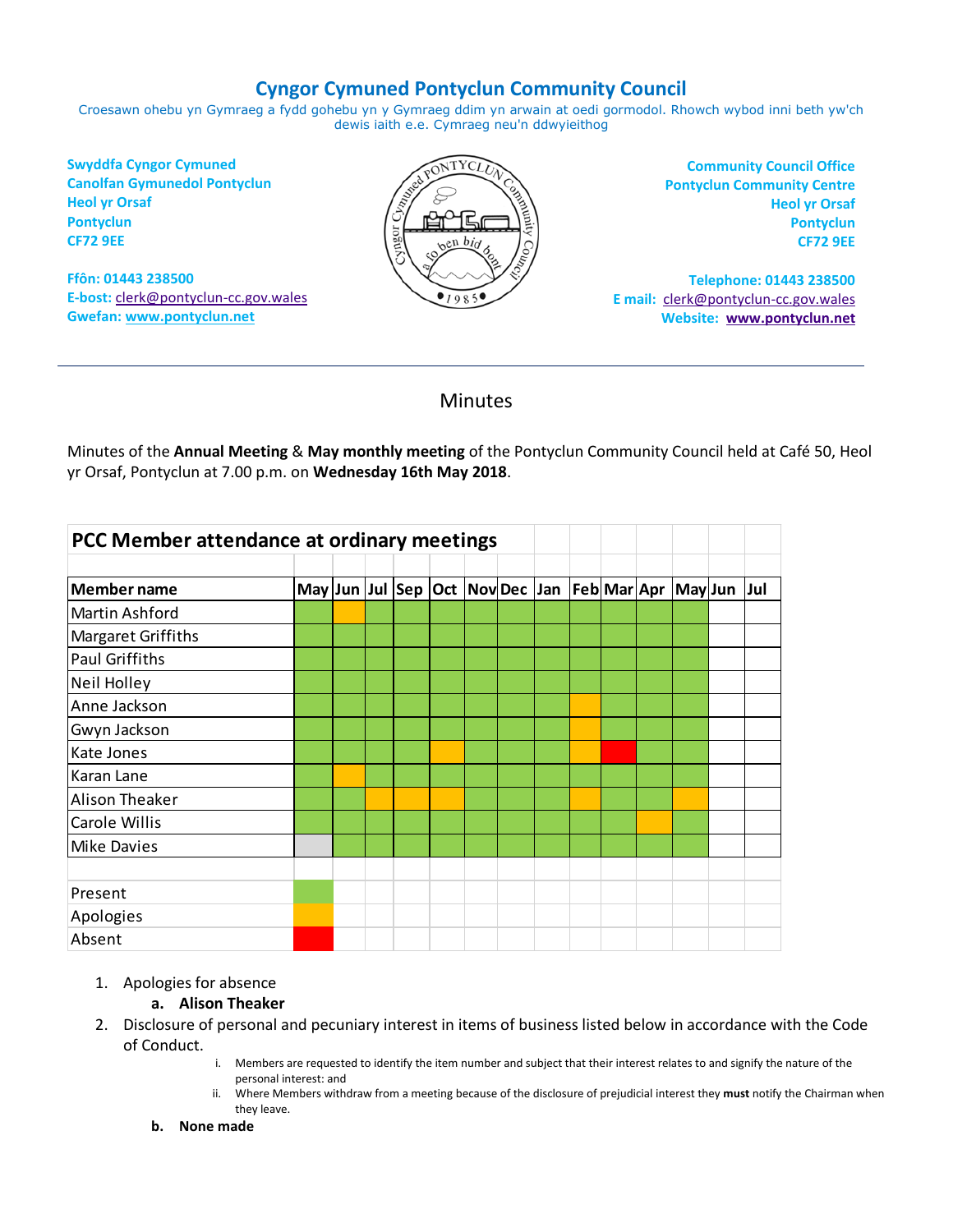## **Annual Meeting agenda**

- 3. Report for 2017-8 from current Chair
	- a. **Members agreed to publish the Chairs' report on website. Action Clerk to arrange MM580**
- 4. Election of Chairperson 2018-9
	- **a. Members re-elected Paul Griffiths to the Chair**
- 5. Election of Vice Chairperson 2018-9
	- **a. Anne Jackson was elected to Vice Chair**
- 6. To confirm the minutes of the Council's Annual meeting of 17 May 2017 as a true record of the last Annual Meeting.
	- **a. Minutes confirmed as a true record**
- 7. Appointment or Reappointment of any standing Committees, Sub Committees or Working Groups and review terms of reference.
	- **a. Administration working group – Paul Griffiths elected convener**
	- **b. Economy Working Group – Gwyn Jackson elected convener**
	- **c. Environment Working Group – Karan Lane elected convener**
	- **d. Social and Cultural Working Group – Margaret Griffiths elected convener**
	- e. **Council agreed that working groups would be advertised as for normal meetings with minutes published afterwards. Conveners to arrange preparation, clerk will publish when advised.**
- 8. To confirm subscriptions to other bodies; Council representatives on external bodies and Charter arrangements
	- a. Council is a member of One Voice Wales and pays for Clerk to be a member of Society of Local Council Clerks(SLCC)
	- b. One Voice Wales (up to two/ only one vote) **the Chair remains our representative**
	- c. County Borough Council/Community Council's Joint Liaison Committee Council had two representatives in 2017/8 – **Councillors Margaret Griffiths and Carole Willis to remain this year**
	- d. To confirm representation on the Boards of Governors for YGGG Lantrisant (Former Councillor Huw Rees is Governor till Sept 2020) and Pontyclun Primary School – Anne Jackson is current governor
	- e. The Council is a signatory to the Tree Charter and the Armed Forces Charter
	- f. The Council is a signatory to the RCT/ Community Councils shared community charter. This is out of date are currently being revised for re-signature by the Joint Liaison Committee.
	- **g. Councillor Willis is also reserve on RCT Standards Committee and members agreed she may remain as our representative**
- 9. To confirm Council governance documents
	- **a. Standing Orders; Financial Regulations; Code of Conduct and Complaints policy were all reconfirmed**
- **10.** To review and agree payment arrangements to Creditors for 2018-9
	- a. Review and approve payments via Standing Orders and Direct Debits **confirmed**
	- b. Review and approve regular payments for 2018/9 e.g. Staff salaries **confirmed**
	- c. Review and confirm Trade accounts **confirmed**
- **11.** To confirm the Council's Insurance policies for 2018/9
	- **a. Council & Vehicle policies noted**
- 12. To review the Council's Asset register

## a. **Reviewed**

- 13. To fix the dates and times for the Council's ordinary meeting for the ensuing year
	- a. **Dates fixed for 20th June 2018 and thereafter 2nd Wednesday of the month, except August when there will be no meeting**
- 14. To review Council's policies for handling requests under Freedom of Information Act 2000, the Data Protection Act 1998 and General Data Protection regulation and data Protection Bill when enacted and the Council's policy on dealing with Press & Media
	- a. **Reviewed**
	- **b. Admin working group to review data protection charges over the coming year Action MM581**
	- **c. Clerk to revise Press & Social media policies and bring to Council by July Action MM582**